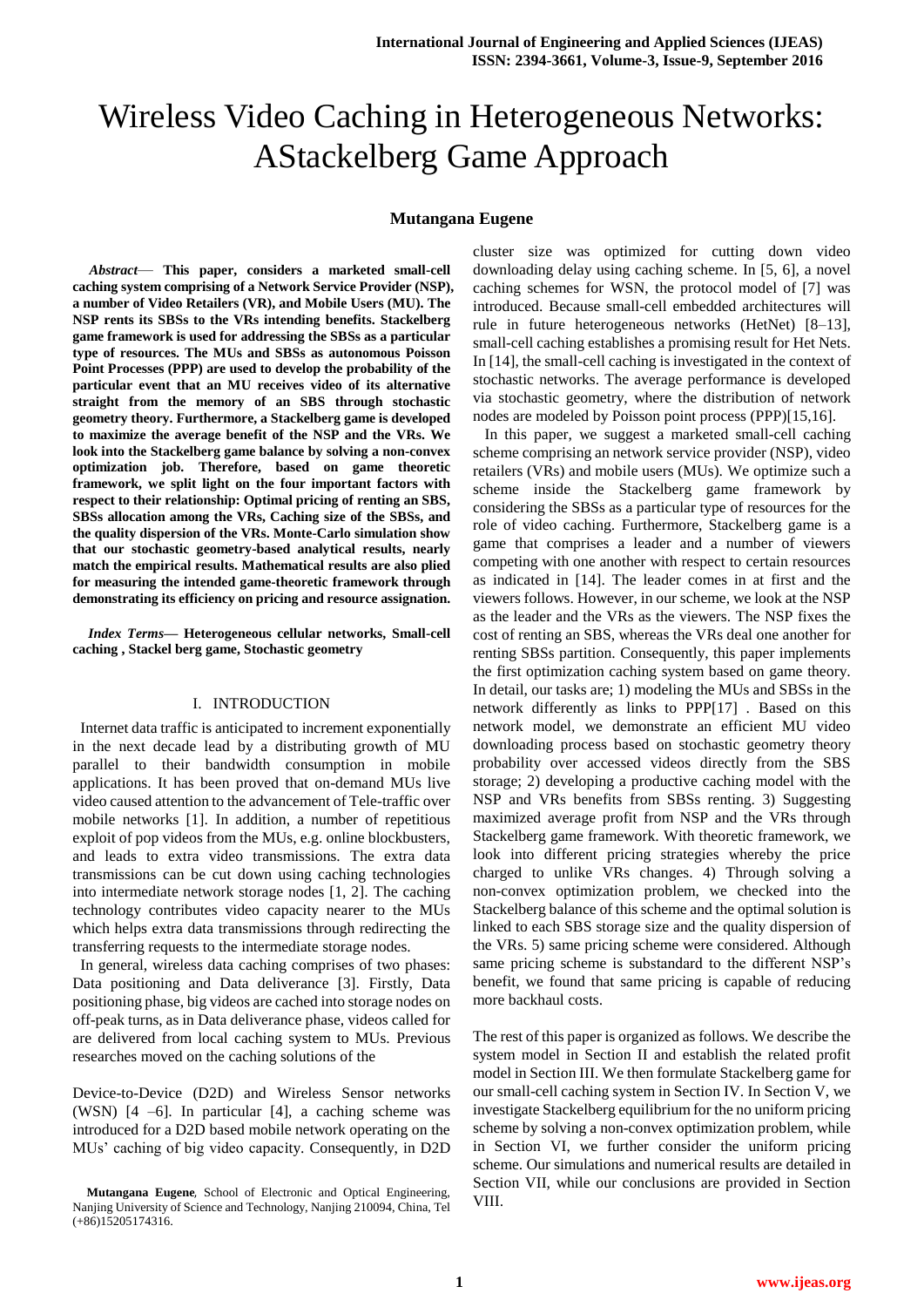### II. SYSTEM MODEL

We consider a commercialized small-cell caching system consisting of an NSP, *V VRs* , and a multiple of MUs . Let us denote by L the NSP, by  $V = \{v_1, v_2, ..., v_v\}$  the set of the VRs, and by  $M$  one of the MUs. In such a system, the VRs wish to rent the SBSs from *L* for placing their videos .Both the NSP and each VR aim for maximizing their profits. There are three stages in our system. In the first stage, the VRs purchase the copyrights of popular videos from video producers and publish them on their web-sites. In the second stage, the VRs negotiate with the NSP on the rent of SBSs for caching these popular videos. In the third stage, the MUs connect to the SBSs for downloading the desired videos. We will particularly focus our attention on the second and third stages within this game theoretic framework.

# *A. Network Model*

Let us consider a small-cell based caching network consisting of the MUs and the SBSs owned by *L*, where each SBS is deployed with a fixed transmit power *P* and the storage of *Q*  video files. Assume that all the SBSs transmit on the channels orthogonal to those of the macro-cell base stations, and thus there is no interference incurred by the macro-cell base stations. Also assume that these SBSs are spatially distributed according to a homogeneous PPP (HPPP)  $\Phi$  of intensity  $\lambda$ . Here, the intensity  $\lambda$  represents the number of the SBSs per unit area. Furthermore, we model the distribution of the MUs as an independent HPPP  $\Psi$  of intensity  $\zeta$ . The wireless down-link channels spanning from the SBSs to the MUs are independent and identically distributed (*i.i.d.*), and modeled as the combination of path-loss and Rayleigh fading. Without loss of generality, we carry out our analysis for a typical MU located at the origin. The path-loss between an SBS located at *x* and the typical MU is denoted by  $||x||^{-\alpha}$ , where  $\alpha$  is the path-loss exponent. The channel power of the Rayleigh fading between them is denoted by  $h_x$ , where  $h_x \sim \exp(1)$ . The noise at an MU is Gaussian distributed with a variance  $\sigma^2$ . We consider the steady -state saturated network, where all the SBSs are powered on and keep transmitting data for serving Their MUs.Hence, the received signal-to-interference-plus-noise ratio (SINR) at the typical MU from an SBS located at  $x$ , can be expressed as

$$
\rho(x) = \frac{Ph_x ||x||^{-\alpha}}{\sum_x' \in \Phi \setminus x Ph_x \cdot ||x'||^{-\alpha} + \sigma^2}
$$
 (1)

Where the numerator  $P h_x ||x||^{-\alpha}$  represents the received *signal* power at the origin from the SBS located at X*.*

The denominator  $\sum_{p}$   $\frac{p}{n}$   $\left\| x \right\|^{-\alpha} + \sigma^2$  $\sum_{x^{'} \in \Phi \setminus x} p h_{x^{'}} {\left\| x^{'} \right\|}^{-\alpha} + \sigma$  is the sum of interference caused by SBSs from NSPs.The typical MU is considered to be "covered" by an SBS located at *x* as long as  $p(x)$  is no less than a pre-set SINR threshold  $\delta$ , i.e.,  $\rho(x) \geq \delta$ .

# *B. Video Popularity and preferences*

We now model the popularity distribution, i.e., the distribution of request probabilities, among the popular videos to be cached. Denote by  $F = \{f_1, f_2, ..., f_N\}$  the file set consisting of *N* video files, where each video clip that is frequently requested by MUs. The popularity distribution among  $\boldsymbol{F}$  is represented by a vector

 $\mathbf{t} = [t_1, t_2; \cdots; t_N].$  That is, the MUs make independent requests of the *n*-the video  $f_n$ ,  $n = 1, ..., N$ , with the probability of  $t_n$ .

Generally, **t** can be modeled by the Zipf distribution [18] as  $1/n^{\beta}$ 

$$
t_n = \frac{1/n'}{\sum_{j=1}^{N} 1/j^{\beta}}
$$
 (1)

Where the exponent  $\beta$  is the positive value, characterizing the video popularity. A higher  $\alpha$  correspond a higher content reuse, where the most popular files account for the majority of the download request. From Eq. (2), the file with a smaller *n*  corresponds to a higher popularity.

## *C.* Small-Cell Caching Process

In this section, we introduce the process of our small cell caching system. In the first stage, each **VR** V purchases the N popular videos in  $F$  from the producers, and publishes these videos on its web-site. In the second stage, the VR negotiate with the NSP *L* for renting these SBSs. As *L* leases its SBSs to multiple VRs, we denote  $\tau = [\tau_1, \tau_2, ..., \tau_v]$  the fraction vector, where  $\tau_v$  represents the fractions of the SBSs that are assigned to  $v_u \nabla_u$ . We assume that the SBSs rented by each VR are uniformly distributed. Hence, the SBSs that are allocated to  $v_u$  can be modeled as a "thinned" HPPP  $\Phi_v$  with intensity  $\tau_{\nu}$ . The data placements of the second stage commence during network off-peak time after the VRs obtain access to the SBSs. During the placements, each SBS will be allocated with one of the *F* FGs. Generally, we assume that the VRs do not have the *a priori* information regarding the popularity distribution of *F*. This is because the popularity of videos is changing periodically, and can only be obtained statistically after these videos quit the market. It is clear that each VR may have more or less some statistical information on the popularity distribution of videos based on the MUs' downloading history. However, this information will be biased due to limited sampling. In this case, the VRs will uniformly assign the *F* FGs to the SBSs with equal probability of  $\frac{1}{r}$  for simplicity. We are interested in investigating the uniform assignment of video files for drawing a bottom line of the system performance. As the FG s are randomly assigned,

the SBSs In  $\Phi$  that cache the FG  $\mathcal{G}_f$  can be further modeled as a "more thinned" HPPP  $\Phi_{\mathbf{wf}}$  with an intensity of  $\frac{1}{\mathbf{z}}T_{\mathbf{v}}\lambda$ . In the third stage, the MUs start to download videos. When an MU  $M$ requires a video of  $\mathcal{G}_f$  from, it searches the SBSs in  $\Phi_{\mathbf{v} \cdot \mathbf{f}}$  and tries to connect to the nearest SBS that covers  $M$ . Provided that such an SBS exists, the MU  $M$  will obtain this video directly from this SBS, and we thereby define this event by  $\varepsilon_{\psi f}$ . By contrast, if such an SBS does not exist, **M** will be redirected to the central servers of  $v_u$ for downloading the requested file. Since the servers of  $v_u$  are located at the backbone network, this redirection of the demand will trigger a transmission via the back-haul channels of the NSP  $L$ , hence leading to an extra cost.

## III. PROFIT MODELING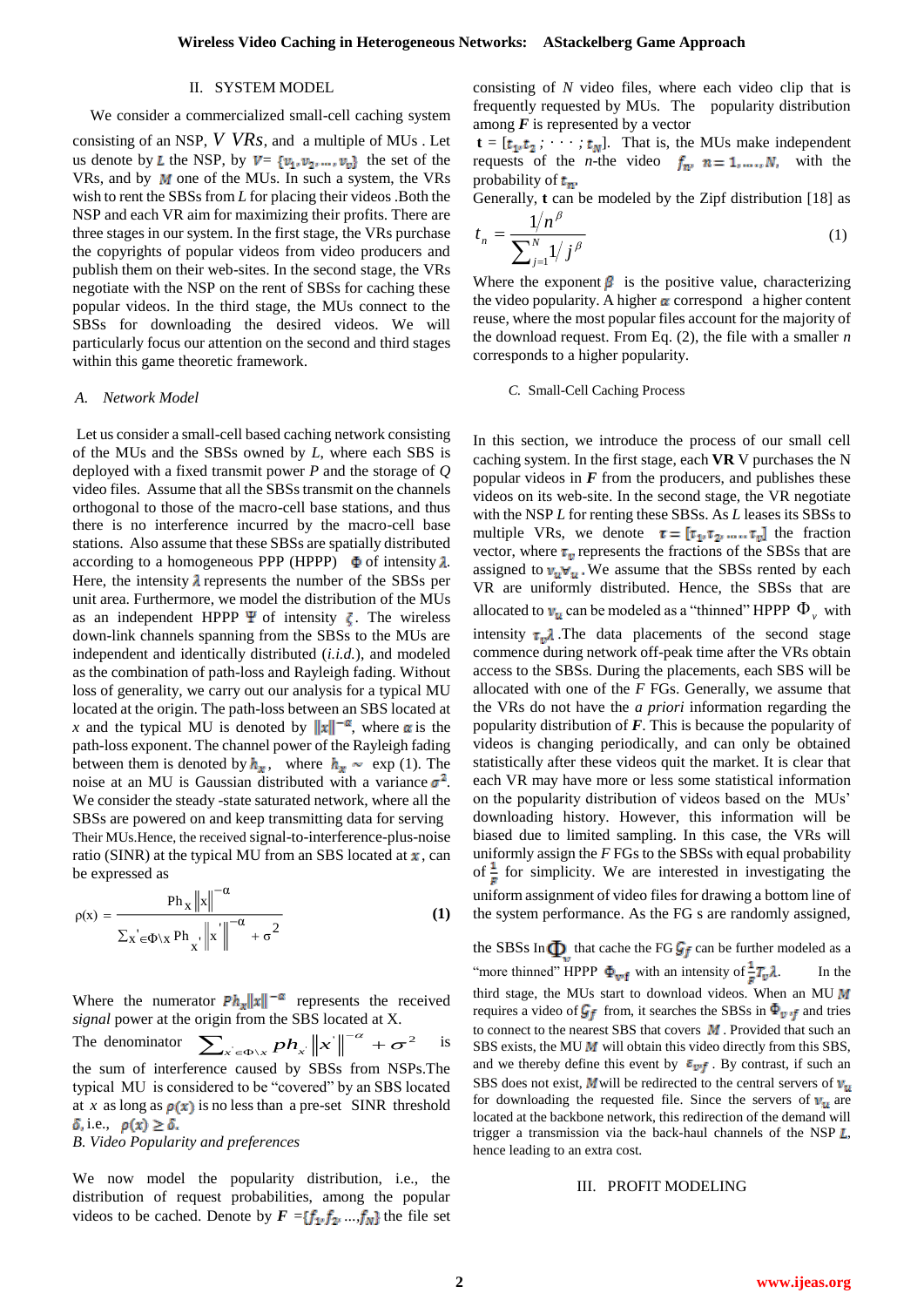We now focus on modeling the profit of the NSP and the VRs obtained from the small-cell caching system. The average profit is developed based on stochastically geometrical distributions of the network nodes in terms of per unit area times unit period (*/UAP*), e.g.,/month.km<sup>2</sup> A. Average Profit *of the NSP* For the NSP *L*, the revenue gained from the caching system consists of two parts: 1) The income gleaned from leasing SBSs to the VRs 2) The cost reduction due to reduced usage of the SBSs' back-haul channels. First, the leasing income<sub>*m*4</sub><sup>2</sup> of **L** can be calculated as

$$
S^{RT} = \sum_{j=1}^{N} \tau_j \lambda s_j \tag{3}
$$

Where  $s_j$  is the price per unit period charged to  $v_j$  for renting an SBS. Then we formulate the saved cost/UAP due to reduced back-haul channel transmissions. When an MU demands a video in  $\mathcal{G}_f$  from  $v_u$ .

*Theorem 1:* The probability of the event  $\varepsilon_{wf}$ ,  $\nabla v$ ,  $f$ , can be expressed as

$$
Pr(\varepsilon_{vf}) = \frac{\tau_v}{c(\delta,\alpha)(F - \tau_v) + A(\delta,\alpha)\tau_v + \tau_v}
$$
(4)

Where 
$$
A(\delta, \alpha) \stackrel{\Delta}{=} \frac{2\delta}{\alpha - 2}
$$
  ${}_{2}F_1$   $(1, 1 - \frac{2}{\alpha}; 2 - \frac{2}{\alpha}; -\delta)$ 

And  $\alpha$  $\frac{2}{\alpha}$   $\delta$   $\approx$  B( $\frac{2}{\alpha}$  $\frac{2}{\alpha}, 1-\frac{2}{\alpha}$  $1-\frac{2}{\pi}$ ). Furthermore

 $_2F_1$  (.) in the function  $A(\delta, \alpha)$  is the hyper geometric function, while the Beta function in  $C(\delta, \alpha)$  is formulated as  $(1-t)^{y-1} dt$ . We assume that there are on average *K* video requests from each MU within unit period, and that the average back-haul Cost for a video transmission  $\mathcal{S}^{bn}$ . Based on  $Pr(\varepsilon_{wf})$  in Eq. (4), we obtain the cost reduction /UAP for the back-haul Channels of  $L$  as

$$
S^{BH} = \sum_{j=1}^{F} \sum_{j=2}^{V} p_{j1} q_{j2} \zeta^{K} \Pr(\varepsilon_{j2,j1}) s^{bh}
$$
 (5)

By combining the above two items, the overall profit/U AP for L can be expressed as

$$
S^{NSP} = S^{RT} + S^{BH} \quad . \tag{6}
$$

## *B. Average Profit of the VRs*

Note that the MUs can download the videos either from the memories of the SBSs directly or from the servers of the VRs at backbone networks via back-haul channels. In the first case, the MUs will be levied by the VRs an extra amount of money in addition to the videos' prices because of the higher-rate local streaming, namely, local downloading surcharge (LDS). We assume that the LDS of each video is set as  $s^{id}$ . Then the revenue */ U AP* for a VR  $v_u$  gained from the LDS can be calculated as

$$
S_{v}^{LD} \sum_{j=1}^{F} p_{j} q_{v} \zeta K Pr(\varepsilon_{v j}) s^{ld} . \tag{2}
$$

Additionally,  $v_{\rm o}$  pays for renting the SBS from L. The related cost / U AP can be written as  $S_n^{RT} = \tau \Delta s$ ...

$$
S_v^{RT} = \tau_v \lambda s_v. \tag{3}
$$

Combining the above two items, the overall profit */ U AP*  for  *can be expressed as* 

$$
S_v^{VR} = S_v^{LD} - S_v^{RT} \tag{4}
$$

## IV. PROBLEM FORMULATION

In this section, we first present the Stackelberg game formulation for our price-based SBS allocation scheme. Then the equilibrium of the proposed game is investigated.

## *A. Stackelberg Game Formulation*

Stackelberg game is a strategic game that consists of a leader and several followers competing with each other for certain resources [20]. The leader moves first and the followers move subsequently. In our small-cell caching system, we model the NSP *as the leader* and the *V* VRs as the followers.

The NSP imposes a price vector  $S = [s_1, s_2, ..., s_v]$  for the lease of its SBSs, where  $s_{\nu}$ ,  $\forall_{\nu}$  has been defined in the previous section as the price per unit period charged on  $v_y$  for renting an SBS. After the price vector s is set, the VRs updated the fraction  $\tau_{\nu}$   $\forall_{\nu}$  that they tend to rent from  $L$ 

1)Optimization Formulation of the Leader: Observe from the above game model that the NSP's objective is to maximize its profit  $S^{NSP}$  formulated in Eq (6). Note that for  $\nabla_{v}$ , the fraction  $\tau_v$  is a function of the price  $s_v$  under the Stackelberg game formulation. This means that the fraction of the SBSs that each VR is willing to rent depends on the specific price charged to them for renting an SBS. Consequently, the NSP has to find the optimal price vector s for maximizing its profit. This optimizing problem can be summarized as follows Problem1: The optimization problem of maximizing  $\mathbf{L}$ s profit can be formulated as

$$
\max_{s \ge 0} S^{NSP}(s, \tau),
$$
  
s.t 
$$
\sum_{j=1}^{V} \tau_j \le 1
$$
 (10)

2) Optimization formulation of the followers: The profit gained by the VR  $v_u$  in Eq.(9) can be further written as

$$
S_v^{VR}(\tau_v, s_v) = \sum_{j=1}^F p_j q_v \zeta \, \mathbf{K} \, \mathbf{Pr}(\varepsilon_{v,j}) s^{id} - \tau_v \lambda s_v \qquad \qquad =
$$

$$
\sum_{j=1}^{F} \frac{p_j q_\upsilon \zeta K S^{ld} \tau_\upsilon}{(A(\delta, \alpha) - C(\delta, \alpha) + 1)\tau_\upsilon + C(\delta, \alpha)F} - \lambda s_\upsilon \tau_\upsilon.
$$
 (11)

We can see from Eq. (11) that once the price  $s_v$  is fixed, the profit of  $v_v$  depends on  $v_v$ , i.e., the fraction of SBSs that are rented by  $v_y$ . If  $v_y$  increases the fraction  $\tau_y$ , it will gain more revenue by levying surcharges from more MUs, while at the same time,  $v_n$  will have to pay for renting more SBSs. Therefore,  $\tau_v$  has to be optimized for maximizing the profit of  $v_{\rm n}$ . This optimization can be formulated as follows.

*Problem 2:* The optimization problem of maximizing  $v_i$ , s profit can be written as

$$
\max_{\tau_v \ge 0} S_v^{VR}(\tau_v, s_v) \tag{5}
$$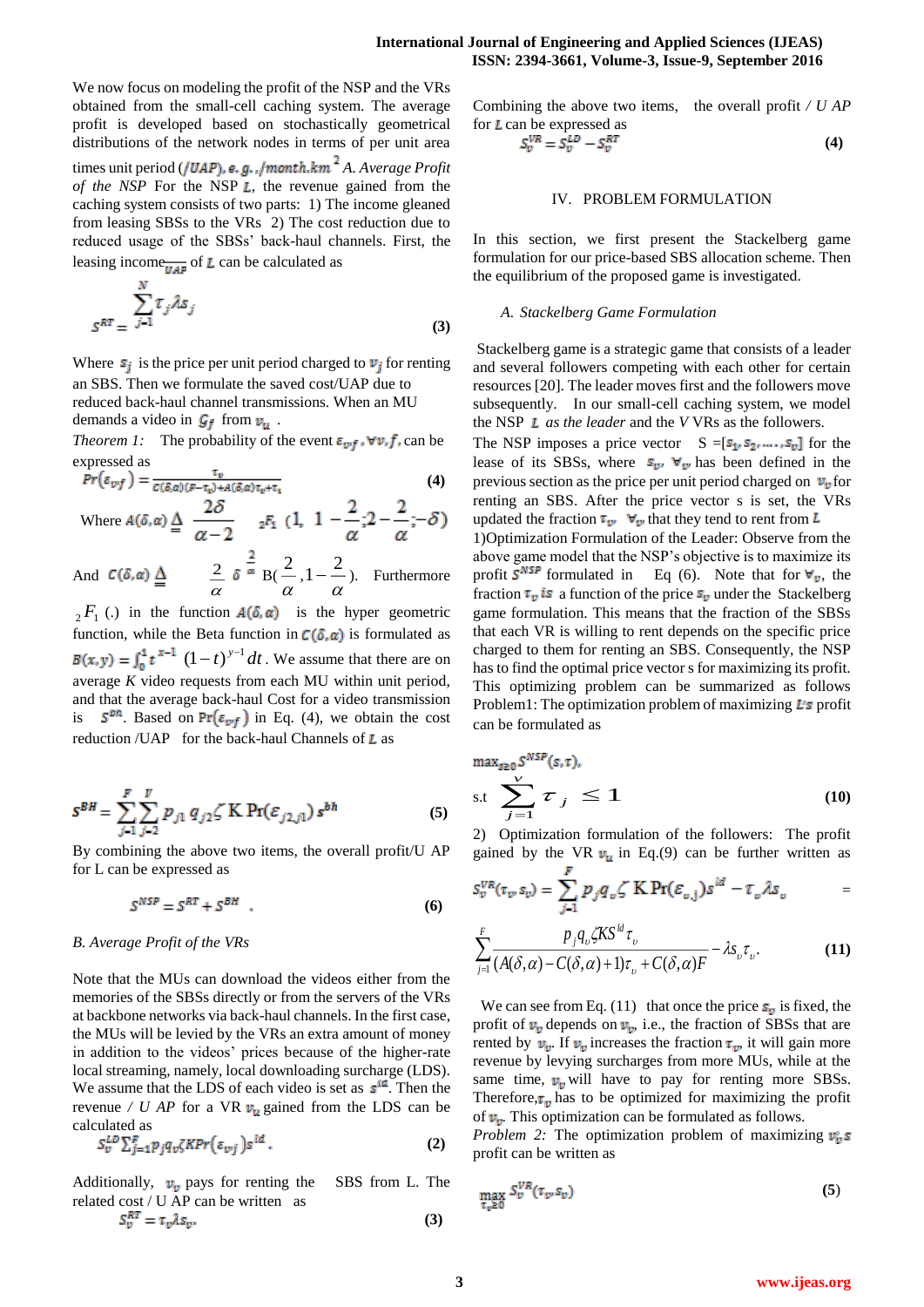*Problem 1* and *Problem 2* together form a Stackelberg game. The objective of this game is to find the Stackelberg Equilibrium (SE) points from which neither the leader (NSP) nor the followers (VRs) have incentives to deviate. In the following, we investigate the SE points for the proposed game

#### *B. Stackelberg Equilibrium*

For our stackelberg game, the SE is defined as follows.

Definition 1: let  $s^* \triangleq [s_1^*, s_2^*, \dots, s_v^*]$  be a solution for problem 1, and  $\tau_v^*$  be a solution for problem2,  $\forall v$  Define  $\tau^* \triangleq [\tau_1^*, \tau_2^*, \dots, \tau_v^*]$ . Then the point  $(s^*, \tau^*)$  is an SE for the proposed stackelberg game if for any  $(s, \tau)$  with  $s \ge 0$ and  $\tau \ge 0$ , the following condition is satisfied<br> $S^{NSP}(s^*, \tau^*) \ge S^{NSP}(s, \tau^*)$ ,  $S^{VR}_v(s^*_v, \tau^*_v) \ge S^{VR}_v(s^*_v, \tau_v)$ ,  $\forall_v$  **(13)**

Generally, the SE of a Stackelberg game can be obtained by finding its perfect Nash Equilibrium (NE). In our proposed game, we can see that the VRs strictly compete in a non-cooperative fashion. Therefore, a non-cooperative sub game on controlling the fractions of rented SBSs is formulated at the VRs' side. For a non-cooperative game, the NE is defined as the operating points at which no players can improve utility by changing its strategy unilaterally. At the NSP's side, since there is only one player, the best response of the NSP is to solve *Problem 1*. To achieve this, we need to first find the best response functions of the followers, based on which, we solve the best response function for the leader. Therefore, in our game, we first solve *Problem 2* given a price vector s. Then with the obtained best response function  $\tau^*$  of the VRs, we solve *Problem 1* for the optimal price  $s^{\dagger}$ . In the following, we will have an in-depth investigation on this game theoretic optimization

#### V. GAME THEORETIC OPTIMIZATION

In this section, we will solve the optimization problem in our game. Under the non-uniform pricing scheme, where the NSP L charges the VRs with different prices  $s_1$ , ...,  $s_v$  for renting an SBS. In this scheme, we first solve *Problem 2* at the VRs, and rewrite Eq. (11) as

$$
S_{\nu}^{VR}(\tau_{\nu} S_{\nu}) = \frac{\Gamma_{\nu} s^{ld} \tau_{\nu}}{\Theta \tau_{\nu} + \Lambda} - \lambda S_{\nu} \tau_{\nu} 0
$$
 (6)

Where  $\Gamma \triangleq \sum_{j=1}^R p_j q_v \zeta K$ ,  $\Theta \triangleq A(\delta, \alpha) - C(\delta, \alpha) + 1$  and  $\Lambda \triangleq C(\delta, \alpha)F$ . We observe that Eq.(14) is a concave function over the variable  $\tau_{\nu}$ . Thus, we can obtain the optimal solution by solving the Karush-Kuhn-Tucher(KKT) conditions, and we have the following lemma. Lemma1: For given price  $s_{\nu}$ , the optimal solution of problem 2 is

$$
\tau_{v}^{\star} = \left(\sqrt{\frac{\Gamma_{v}\Delta s^{1d}}{\Theta^{2}\lambda}}\sqrt{\frac{1}{s_{v}}} - \frac{\Delta}{\Theta}\right)^{\star},\tag{7}
$$

Where  $(.)^+ \triangleq \max$  (; 0). Proof: The optimal solution  $\tau_v^*$ of  $v_v$  can be obtained by deriving  $S_v^{VR}$  with respect to  $\tau_v$ and solving  $dS_v^{\nabla R} = 0$  under the constraint that  $\tau_v \ge 0$ . We can see from *Lemma 1* that, if the price  $s_n$  is set too high, i.e.,  $s_v \ge \frac{f_v}{\Delta}$ , the VR *Vv* will opt out for renting any SBS from L due the high price charged. Consequently, the VR  $v_{\rm u}$ will not participate in the game. In the following derivations,

we assume that the LDS on each video  $s^{ld}$  is set by the VRs to be the cost of a video transmission via back-haul channels  $s^{bn}$ . The rational behind this assumption is as follows. Since a local downloading reduce a back-haul transmission, this saved back-haul transmission can be potentially utilized to provide extra services (equivalent to the value of  $s^{bh}$ ) for the MUs. In addition, the MUs enjoy the benefit from faster local video transmissions. In light of this, it is reasonable to assume that the MUs are willing to accept the price  $s^{\text{on}}$  for a local video transmission. Substituting the optimal  $\tau_v^*$  of Eq. (15) into Eq. (6) and carry out some further manipulations, we arrive at

 $\sqrt{4}$ 

$$
S^{NSP} = \sum_{j=1}^{V} \lambda S_j \left( \sqrt{\frac{\Gamma_j \Lambda s^{bh}}{\Theta^2 \lambda}} \sqrt{\frac{1}{s_j}} - \frac{\Lambda}{\Theta} \right) + \frac{\Sigma_{i=1}^{F} p_i q_j \zeta \kappa s^{bh} \left( \frac{\Gamma_j \Lambda s^{bh}}{\Theta^2 \lambda} \sqrt{\frac{\Lambda}{s_j} - \frac{\Lambda}{\Theta}} \right)^4}{\Theta \left( \sqrt{\frac{\Gamma_j \Lambda s^{bh}}{\Theta^2 \lambda} \sqrt{\frac{\Lambda}{s_j}} - \frac{\Lambda}{\Theta}} \right)^4 + \Lambda}
$$
\n
$$
\sum_{j=1}^{V} \frac{\frac{\xi_i}{\Theta} \left( -\Lambda \delta_j + \left( \sqrt{s^{bh}} - \frac{s^{bh}}{\sqrt{s^{bh}}} \right) \sqrt{\Gamma_j \Lambda \delta_j} + \Gamma_j s^{bh} \right)}{\Theta \left( -\Lambda \delta_j + \Gamma_j s^{bh} \right)} = \sum_{j=1}^{V} \frac{\xi_i}{\Theta} \left( -\Lambda \delta_j + \Gamma_j s^{bh} \right).
$$
\n(8)

Where  $\xi_j$  is the indicator function, with  $\xi_j = 1$  if  $s_j < \frac{\Gamma_j g^{b,h}}{\Delta \lambda}$ and  $\xi_i = 0$  otherwise. Upon defining the binary vector  $\xi \triangleq [\xi_1, \xi_2, ..., \xi_v]$ , we can rewrite problem 1 as follows.Problem 3: Given the optimal solution  $\tau_v^*$ ,  $\forall_w$ gleaned from the followers, we can rewrite problem 1 as  $\min_{\xi_i} s_{\geq 0}$   $\sum_{i=1}^V \xi_i (\Delta \lambda s_i - \Gamma_i s^{\text{bh}})$ 

$$
\sum_{j=1}^{V} \xi_j \left( \sqrt{\Gamma_j \Lambda s^{bh}} - \Lambda \right) \leq \Theta \tag{17}
$$

Observe from Eq. (17) that *Problem 3 is* non-convex due to  $\epsilon$ . However, for a given  $\xi$ , this problem can be solved by satisfying the KKT conditions.

#### VI. DISCUSSIONS OF OTHER SCHEMES

Let us now consider two other schemes, namely, an uniform pricing scheme and a global optimization scheme.

#### *A. Uniform Pricing Scheme*

In contrast to the non-uniform pricing scheme, the uniform pricing scheme deliberately imposes the same price on the VRs in the game. We denote the fixed Price by *s*. In this case, similar to *Lemma 1*, *Problem 2* can be solved by

$$
\tau_v^* = \left( \sqrt{\frac{\Gamma_v \Lambda s^{b \, h}}{\Theta^2 \lambda}} \sqrt{\frac{1}{s}} - \frac{\Lambda}{\Theta} \right)^+ \tag{9}
$$

*Problem 4* can be converted to that of minimizing *subject to the constraint*  $\sum_{i=1}^{v} \frac{|^{t}I|}{t} \leq (V\Lambda + \Theta) \sqrt{\frac{\Lambda}{1+h}}$ . We then obtain the optimal  $\hat{s}$  for this special case as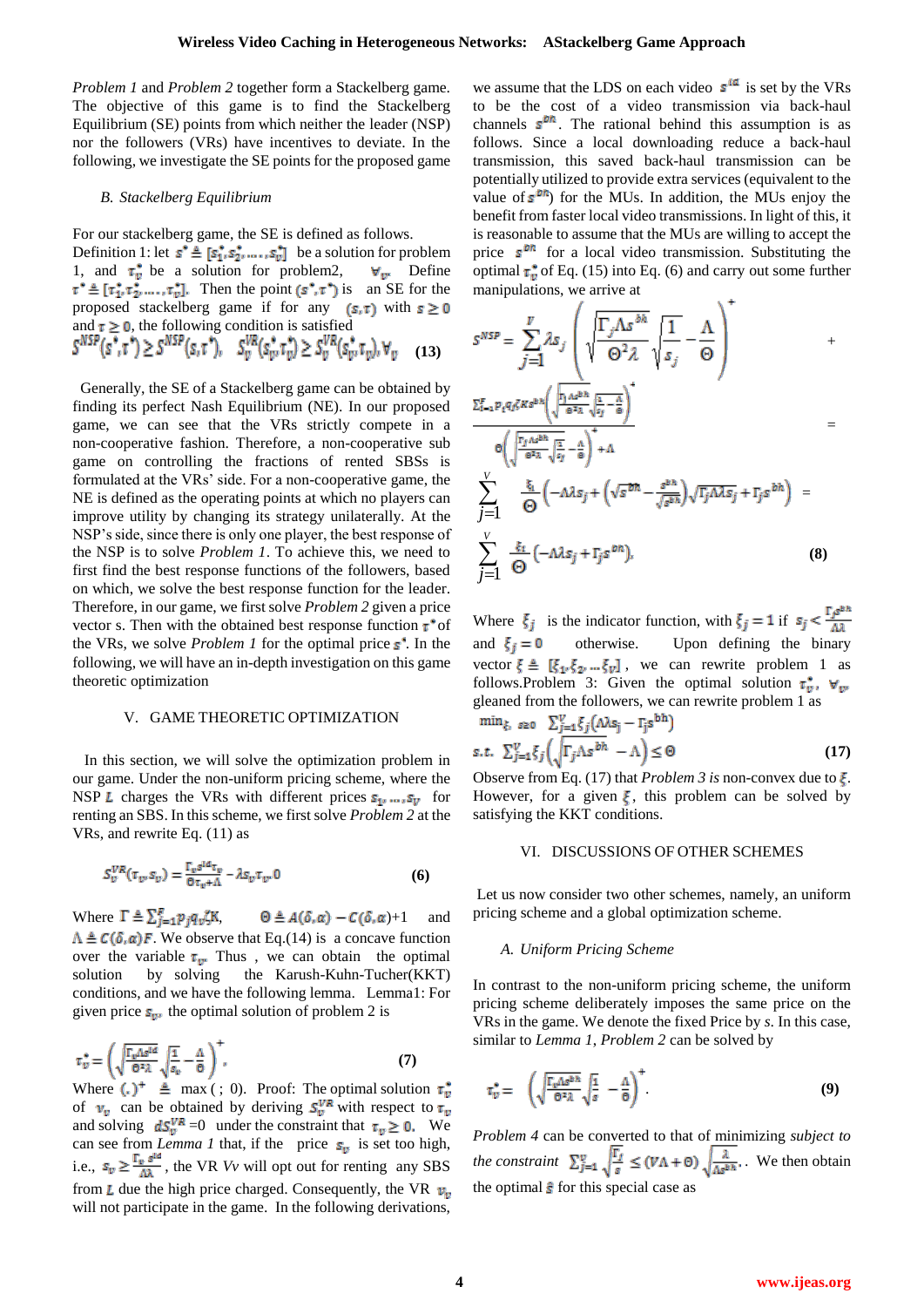$$
\hat{s} = \frac{\Lambda s^{b h} (\sum_{j=1}^{V} \sqrt{\Gamma_j})^2}{\lambda (V \Lambda + \Theta)^2}.
$$
 (10)

To guarantee that all the VRs are Capable of participating in the game, ie.,  $\xi_v = 1$ ,  $\forall v$ , with the optimal price  $\frac{s^{bn}}{4\lambda}$ . Then we have the following constraint on the storage Q as

$$
Q > Q' \min \triangleq \frac{NC(\delta, \alpha) \left(\sum_{j=1}^{n} \sqrt{\frac{\alpha_j}{\alpha_v}} \nu\right)}{A(\delta, \alpha) - C(\delta, \alpha) + 1}.
$$
\n(11)

We can see that we require a larger storage size  $Q$  in Eq. (20) to accommodate all the VRs under the non-uniform pricing scheme, since we have  $\sum_{j=1}^{v} \sqrt{\frac{q_j}{q_v}} > \sum_{j=1}^{v} \sqrt{\frac{q_j}{q_v}}$ , the optimal  $\vec{s}^* = [s_1^*, \dots, s^*]$  in the uniform pricing scheme can be readily obtained as

$$
s_v^* = \begin{cases} \frac{\Lambda s^{p_n} (\sum_{j=1}^n \sqrt{\Gamma_j})}{\lambda (\hat{u} \Lambda + \Theta)^2}, \\ v = 1, \dots, \hat{u}, \\ v = \hat{u} + 1, \dots, V, \end{cases}
$$
(12)

Where 
$$
\hat{u} = \arg \min_{u} \{ s_{u} : u = 1, 2, ..., T \},
$$
 (13)

With

$$
T = \begin{cases} 1, & \overline{U}_1 < Q \le \overline{U}_2, \\ u, & \overline{U}_u < Q \le \overline{U}_{u+1}, \\ \cdots, & \overline{U}_v < Q. \end{cases}
$$
(14)

Note that  $\overline{U}_n$  in Eq. (23) is defined as **(24)**

It is clear that the uniform pricing scheme is inferior to the non-uniform pricing scheme in terms of maximizing  $S^{NSP}$ . However; we will show in the following problem that the uniform pricing scheme offers the optimal solution to maximizing the back-haul cost reduction  $S<sup>BH</sup>$  at the NSP in conjunction with  $\tau_w^* \vee_{v}$ , from the followers. *Problem 5:* With the aid of the optimal solutions  $\tau_w^* \forall v$ , from the followers, the maximization on  $S^{BH}$  is achieved by solving the following problem:

$$
\min_{\xi, s \ge 0} \sum_{j=1}^{v} \xi_j \left( \sqrt{s^{bh}} \sqrt{\Gamma_j \Delta \lambda} \sqrt{s_j} - \Gamma_j s^{bh} \right),
$$
  
s.t 
$$
\sum_{j=1}^{v} \xi_j \left( \sqrt{\frac{\Gamma_j \Delta s^{bh}}{\lambda s_j}} - \Lambda \right) \le 0.
$$
 (25)

The optimal solution to *Problem 5* can be readily shown to be  $\mathbf{s}^*$ given in Eq. (21). This proof follows the similar procedure of the optimization method presented in the previous section. Thus it is skipped for brevity. In this sense, the uniform pricing scheme is superior to the non-uniform scheme in terms of reducing more cost on back-haul channel transmissions.

#### *B. Global Optimization Scheme*

In the global optimization scheme, we are interested in the sum profit of the NSP and VRs, which can be expressed as.

$$
S^{GLB} = S^{NSP} + \sum_{j=1}^{V} S_{j}^{VR} =
$$
  
\n
$$
\sum_{j_1}^{V} \sum_{j_2}^{F} \frac{2p j_2 q j_1 \zeta K s^{bh} \tau_{j_1}}{(A(\delta, \alpha) - C(\delta, \alpha) + 1)\tau_{j_1} + C(\delta, \alpha)F}
$$
  
\n=2S<sup>BH</sup> (26)

Observe from Eq. (26), we can see that the sum profit  $S^{GLB}$  is twice the back-haul cost reduction  $S^{BH}$ , where the vector  $\tau$  is the only variable of this maximization problem.

*Problem 8:*

The optimization of the sum profit *SGLB* can be formulated as **COP** and a Provider

$$
\min_{\tau \ge 0} \sum_{j=1}^{V} \frac{\tau_{j_2} \sum_{j_1} p_{j_2} q_{j_2} \zeta \kappa s^{\mu \kappa}}{(\mathcal{A}(\delta, \alpha) - C(\delta, \alpha) + 1) \tau_{j_1} + C(\delta, \alpha) F'},
$$
\n
$$
\text{s.t.} \sum_{j=1}^{V} \tau_j \le 1. \tag{15}
$$

*Problem 6* is a typical water-filling optimization problem. By relying on the classic Lagrangian multiplier, we arrive at the optimal solution

$$
\hat{\tau}_{v} = \left(\frac{\frac{\sqrt{dv}}{\eta} - C(\delta, \alpha)F}{A(\delta, \alpha) - C(\delta, \alpha) + 1}\right) \quad , \forall v,
$$
\n(16)

Where we have  $\eta = \frac{L_{\text{F}} + V_{\text{F}}}{\frac{E_{\text{F}} + E_{\text{F}}}{\frac{E_{\text{F}} + E_{\text{F}}}{\frac{E_{\text{F}} + E_{\text{F}}}{\frac{E_{\text{F}} + E_{\text{F}}}{\frac{E_{\text{F}} + E_{\text{F}}}{\frac{E_{\text{F}} + E_{\text{F}}}{\frac{E_{\text{F}} + E_{\text{F}}}{\frac{E_{\text{F}} + E_{\text{F}}}{\frac{E_{\text{F}} + E_{\text{F}}}{\frac{E_{\text{F}} + E_{$ the constraint of

## *C. Comparisons*

Let us now compare the optimal SBS allocation variable  $\tau_{\rm m}$ in the context of the above two schemes. First, we investigate  $\tau_{\nu}^*$ in the uniform pricing scheme. By substituting Eq. (21) into Eq.  $(18)$ , we have

$$
\mathbf{r}_{v}^{*} = \left(\frac{\sqrt{\mathbf{r}_{v} \Delta s^{b,h}}}{\mathbf{0}^{2} \lambda} \sqrt{\frac{1}{s_{v}^{*}}} - \frac{\Delta}{\mathbf{0}}\right)^{+}
$$
\n
$$
= \begin{cases}\n\frac{\sqrt{q_{v}}}{\eta} - C(\delta, \alpha)F \\
\frac{\sqrt{q_{v}}}{A(\delta, \alpha) - C(\delta, \alpha) + 1}, & v = 1, ..., \hat{u} \\
0 & v = \hat{u} + 1, ..., V,\n\end{cases}
$$
\n(17)

*Where*  $\eta' = \frac{\sum_{j=1}^{\overline{v}} \sqrt{qj}}{\overline{v} C(\delta, \alpha) F + A(\delta, \alpha) - C(\delta, \alpha) + 1}$  and  $\hat{u}$  ensures  $\tau_v^* > 0$ . Then, comparing  $\tau_v^*$  given in Eq. (29) to the optimal solution  $\hat{\tau}$ of the global optimization scheme given by Eq. (28), we can see that these two solutions are the same. In other words, the uniform pricing scheme in fact represents the global optimization scheme in terms of maximizing the sum profit  $S<sup>GLB</sup>$  and maximizing the back-haul cost reduction  $S<sup>BH</sup>$ .

# VII. SIMULATION RESULTS AND OBSERVATIONS

In this section, we provide both numerical as well as Monte-Carlo simulation results for evaluating the performance of the proposed schemes. The physical layer parameters of our Simulations, such as the path-loss exponent  $\alpha$ , transmit power *P* of the SBSs and the noise power  $\sigma^2$  are similar to those of the 3GPP standards. The unit of noise power and transmit power is Watt, while the SBS and MU intensities are expressed in terms of the numbers of the nodes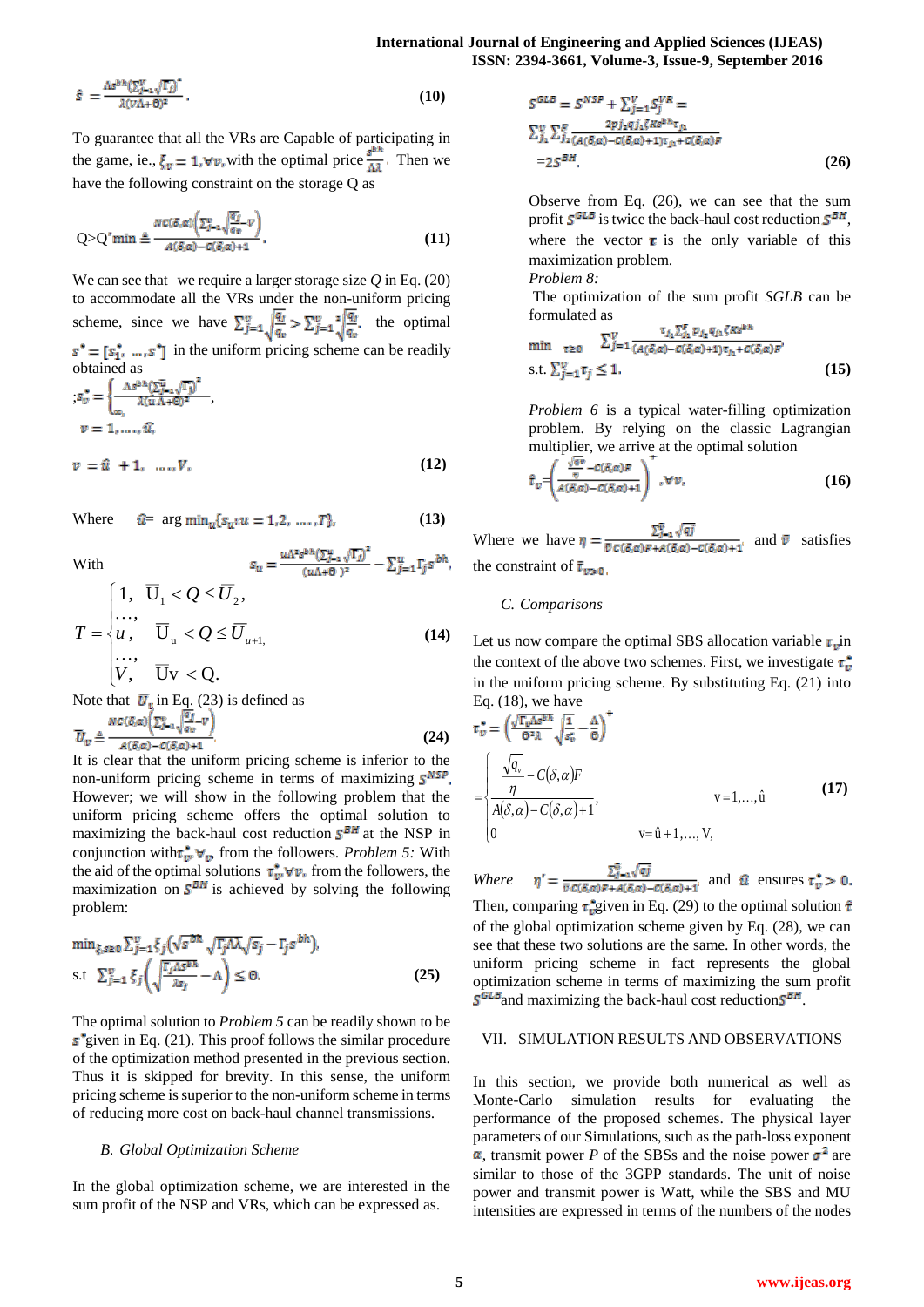per square kilometer. We set the path-loss exponent to  $\alpha = 4$ , the SBS transmit power to  $P = 1$ Watt, the noise power to  $\sigma^2$  $= 10^{-10}$ *watt*, and the pre-set SINR threshold to  $\delta = 0.01$ . For the file caching system, we set the number of files in  $\bf{F}$  to  $N = 500$  and set the number of VRs to  $V = 15$ . For the network deployments, we set the intensity of the MUs to  $\zeta = \frac{50}{km^2}$ , and investigate three cases of the SBS deployments as  $\lambda = 5/km^2$ , 10/km<sup>2</sup>, 40/km<sup>2</sup>. For the pricing system, the profit*=UAP* is considered to be the profit gained per month within an area of one square kilometer, i.e., */month.*  $km^2$ . We note that the profits gained by the NSP and by the VRs are proportional to the cost  $s^{\frac{btn}{p}}$  of back-haul channels for transmitting a video. Hence, without loss of generality, we set  $S<sup>pth</sup>$  for simplicity. Additionally, we set  $K = 10/month$ , which is the average number of video requests from an MU per month. We first verify our derivation of  $Pr(\varepsilon_{w} f)$  by comparing the analytical results of *Theorem 1* to the Monte-Carlo simulation results. Upon verifying  $Pr(\varepsilon_{\nu}, f)$ , we will investigate the optimization results within the framework of the proposed Stackelberg game by providing numerical results. Comparisons between the simulations and analytical results on Pr  $(\varepsilon_{\nu} f)$ . We consider four kinds of storage size Q in each SBS, i.e.,

 $Q = 10, 50, 100, 500$  and three kinds of SBS intensity, ie  $\lambda = 5, 20, 40$ 



Fig. 1. Comparing simulations and analytical results on





Fig2. The minimum number of  $\boldsymbol{Q}$  that allows all the VRs to participate in the game under different parameter  $\nu$ .



Fig. 3. Number of participants, i.e., the VRs that are in the game, vs. the preference parameter $\gamma$ .



Fig.4. various revenues, including  $S^{NSP}$  and  $S^{BH}$  vs. the preference parameter $\gamma$ , under the two scheme.





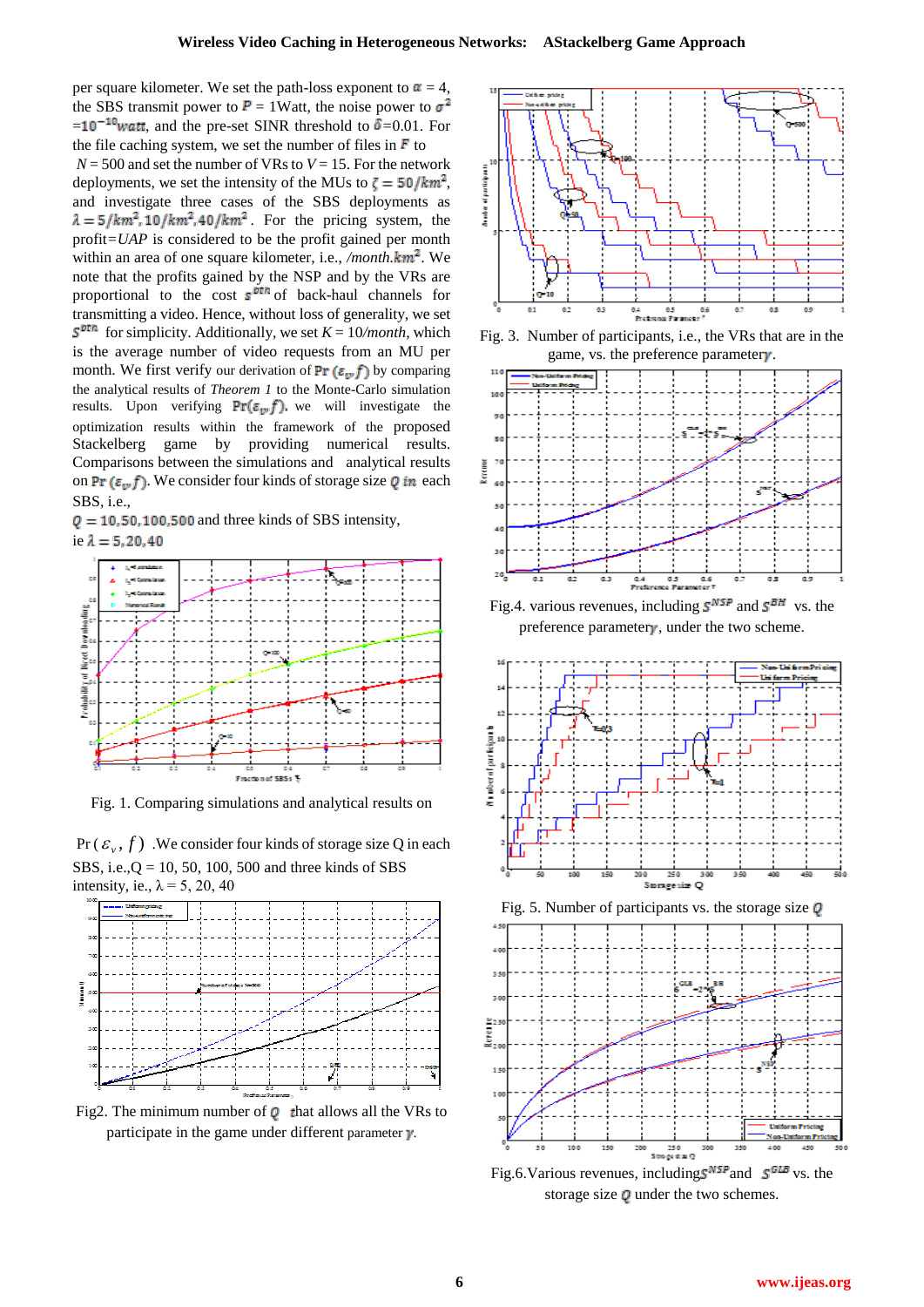

Fig. 7. Price charged on each VR for renting an SBS per month.



Fig. 8. The fraction of SBSs that are rented by each VR.

In Fig.1 .we can see that simulation results closely match the analytical results in Theorem 1 . Our simulation shows that the intensity  $\lambda$  does not affect Pr ( $\epsilon_{\nu} f$ ), which is consistent with our analytic results. Furthermore, a larger Q leads to a higher value of Pr  $(\epsilon_{\nu} f)$ , Hence enlarging the storage size is helpful for achieving a higher probability of direct downloading.

Fig. 2. We can also observe that for  $y > 0.66$  in the UPS and for  $y > 0.98$  in the NUPS, the Minimum Obecomes larger than the overall number of videos  $N$ . In both cases, since we have  $Q \le N(Q)$  results in the same performance as  $Q = N$ some unpopular VRs will be excluded from the game.

Fig.3 shows that the number of VR participants keeps going down upon increasing  $\gamma$  in the both schemes. The NUPS always keeps more VRs in the game than the UPS under the same. At the same time, by considering  $Q = 10,50,100,500$ , it is shown that for a given  $\gamma$ , a higher Q will keep more VRs in the game.

Fig.4. shows two kinds of revenues gained by the two Schemes for a given storage of  $q = 500$  namely, the global profit  $S^{GLB}$  defined in Eq. (26) and the profit of the NSP

## **International Journal of Engineering and Applied Sciences (IJEAS) ISSN: 2394-3661, Volume-3, Issue-9, September 2016**

defined in Eq. (6). Recall that we have<br> $S<sup>GLB</sup> = 2S<sup>BH</sup>$  according to Eq. (26). We can see that the according to Eq. (26). We can see that the revenues of both schemes increase exponentially upon increasing, as stated in *Remark 4*. As our analytical result shows, the profit  $S^{NSP}$  gained by the NUPS is optimal and thus it is higher than that gained by the UPS, while the UPS maximizes both  $S^{GLB}$  and  $S^{BH}$  fig.4 verifies the accuracy of our derivations.

Fig.5. shows the number of participants in the game versus **Q**, where  $y = 0.3$  and are considered. It is shown that for a larger  $Q$  more VRs are able to participate in the game. Again, the NUPS outperforms the UPS owing to its capability of accommodating more VRs for a given  $Q$ . By comparing the scenarios of  $y = 0.3$  and 1 we find that for  $y = 0.3$  a given increase of  $Q$  can accommodate more VRs in the game than  $y=1$ .

Fig. 6. We can see that the revenues of both schemes increase with the growth of  $Q$  It is shown that the profit  $S^{NSP}$  gained by the NUPS is higher than the one gained by the UPS, while the UPS outperforms the NUPS in terms of both  $S^{GLB}$  and  $S^{BH}$ .

Fig.7. We can see that in the NUPS, the price for renting an SBS is higher for the VRs having a higher popularity than those with a lower popularity. By contrast, in the UPS, this price is fixed for all the VRs .

In Fig.8. We observe that in both schemes, the VRs associated with a high popularity tend to rent more SBSs. Furthermore, the UPS seems more aggressive than the NUPS, since the less popular VRs of the UPS are more difficult to rent an SBS, and thus these VRs are likely to be excluded from the game with a higher probability.

# VIII. CONCLUSIONS

In this paper, we considered a marketed small-cell caching system comprising of an NSP and multiple VRS. In such a system, the NSP leases its SBSs to the VRs to gain profits, and for reducing the costs of back-haul channel transmissions, while the VRs, after storing popular videos to the rented SBSs, can provide faster transmissions to the MUs,. We proposed a Stackelberg game theoretic framework by viewing the SBSs as a type of resources. We first modeled the MUs and SBSs using two independent PPPs via stochastic geometry, and developed the probability expression of direct downloading. Then, based on the probability, we formulated the Stackelberg game to maximize the average profit of the NSP as well as individual VRs. Next, we investigated the Stackelberg equilibrium by solving the associated non-convex optimization problem. We proved that the non-uniform pricing scheme can effectively maximize the profit of the NSP, while the uniform one maximizes the sum profit of the NSP and we also verified monte-carlo simulations that the direct downloading probability under our PPP model is consistent with our derived results. Simulation results were provided to show that the proposed scheme is effective in pricing and resource allocation.